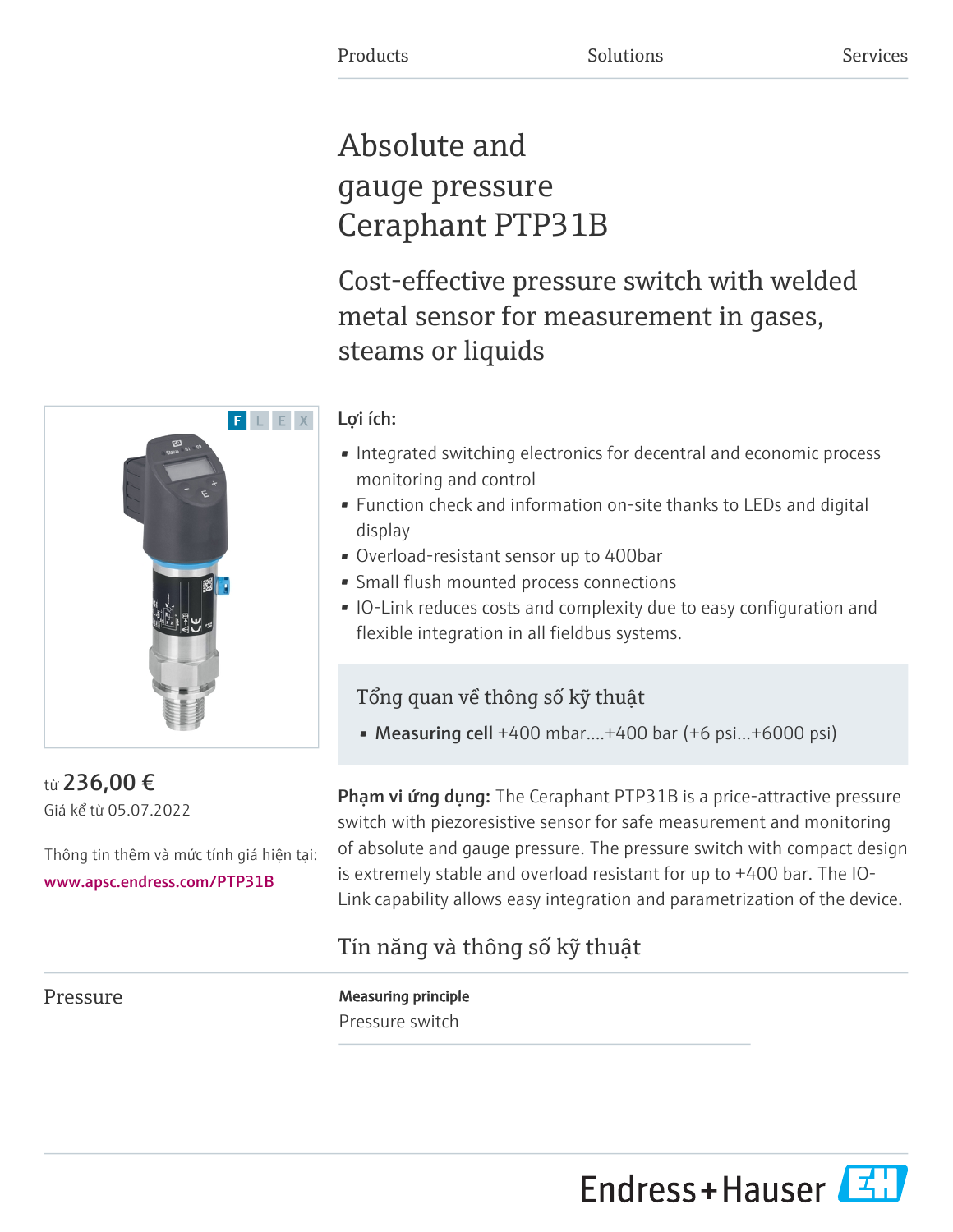#### Pressure Characteristic

Intelligent pressure switch with piezoresistive sensor, longterm stable and overload resistant

#### Supply voltage

10...30 VDC

#### Reference Accuracy

 $0.5 \%$ , Platinum: 0.3 %

#### Long term stability

0.2 % of URL/year

#### Process temperature

 $-40 °C...+100 °C$ (-40 °F...+212 °F)

#### Ambient temperature

-20 °C...+70 °C (-4 °F...+158 °F)

#### Measuring cell

+400 mbar....+400 bar (+6 psi...+6000 psi)

#### Max. overpressure limit

600 bar (9000 psi)

#### Process connection

Threads: G1/4, G1/2, MNPT1/4, MNPT1/2, DIN13, JIS R1/2